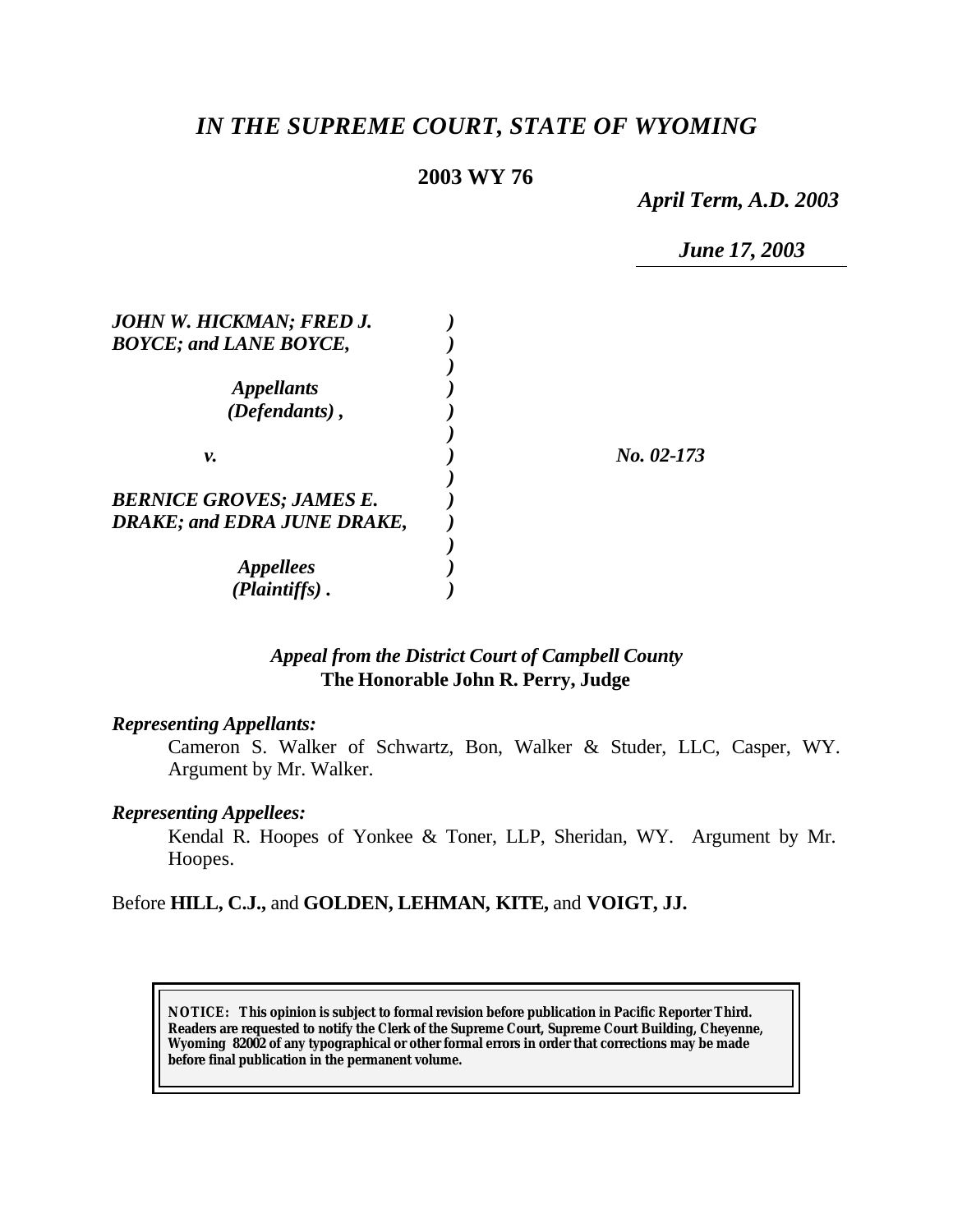#### **LEHMAN, Justice.**

[¶1] This is an appeal from summary judgment entered in favor of appellees Bernice Groves, James E. Drake, and Edra June Drake (collectively appellees) and against appellants John W. Hickman, Fred J. Boyce, and Lane Boyce (collectively appellants). In granting summary judgment, the district court ruled that appellants' predecessors had not reserved any rights to gas, whether from oil or coalbed methane gas (CBM), when they transferred certain real property located in Campbell County to appellees' predecessors. Upon our review, we reverse and remand.

## *ISSUES*

[¶2] Appellants present the following summarized issues:

A. Did the colloquial phrase "oil rights" in the warranty deed unambiguously include or exclude gas?

B. Did the district court err by failing to consider the historical context of the phrase "oil rights" to determine its meaning as used in the warranty deed?

C. Did the district court err when it held that the colloquial terminology "oil rights" was clear, unambiguous, and did not include gas in the warranty deed?

Appellees set forth the issue before this court as:

Does a reservation of "one-half of all oil and commercial gravel rights" in a warranty deed include coalbed methane gas?

# *FACTS*

[¶3] On October 14, 1944, Jerry Hickman and Effie F. Hickman, husband and wife, executed a warranty deed that conveyed to Ed R. Willard real property located in Campbell County but reserved "to the grantors one-half of all oil and commercial gravel rights" in such real property. Appellants are the successors in interest to Jerry Hickman and Effie F. Hickman, while appellees are the successors in interest of Ed R. Willard.

[¶4] On July 20, 2001, appellees filed an action seeking to quiet title to all CBM underlying the subject real property. Subsequently appellants filed a counterclaim seeking a judgment that they owned one-half of the gas, including CBM, underlying the involved real property pursuant to the reservation of "oil rights" contained within the warranty deed. Both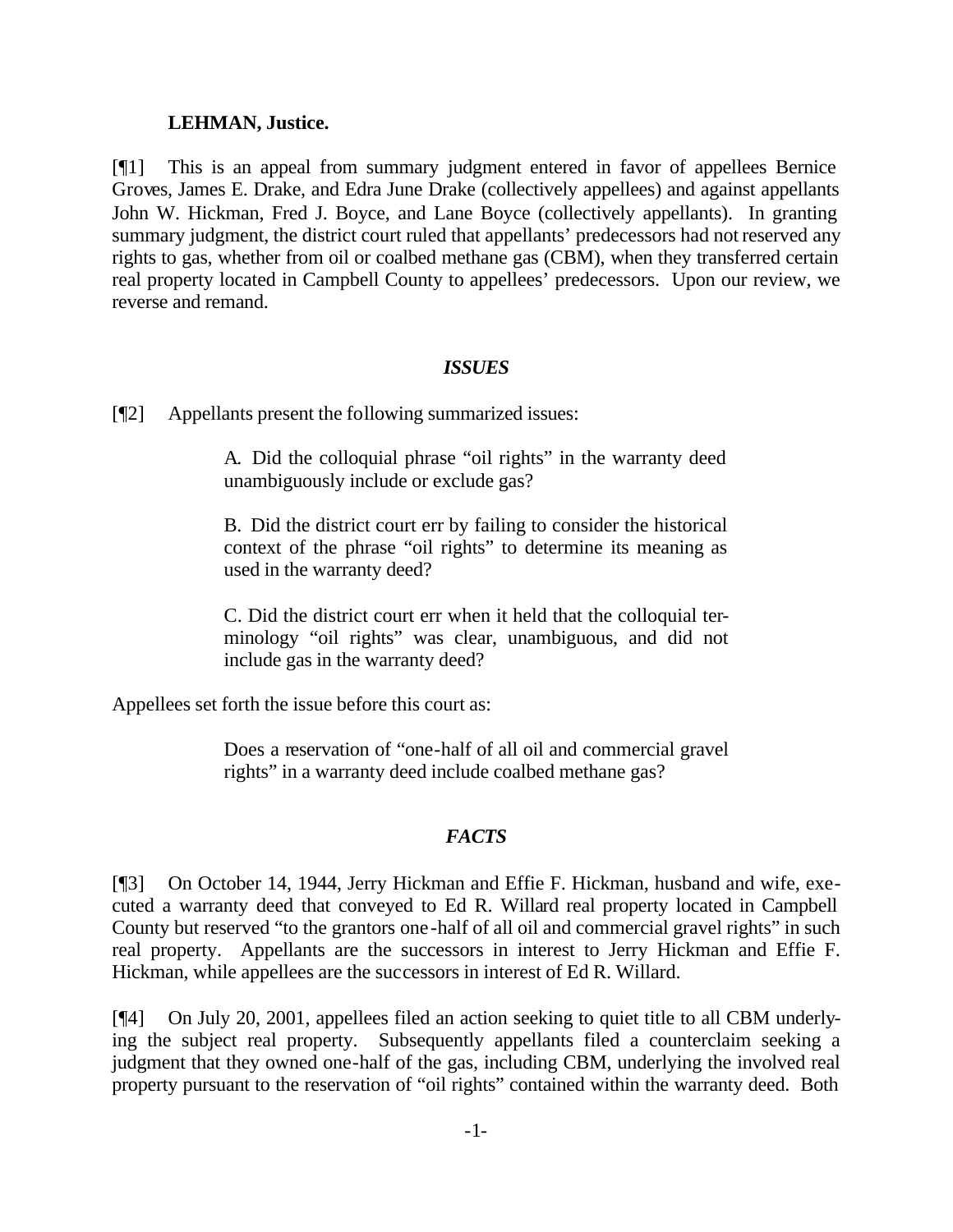parties then filed cross-motions for summary judgment. Upon consideration and hearing, the district court entered summary judgment in favor of appellees and against appellants ruling that the warranty deed was unambiguous and that the reservation language of "oil rights" did not reserve any gas rights, including CBM, as a matter of law. This appeal followed.

#### *STANDARD OF REVIEW*

[¶5] In *McGee v. Caballo Coal Co.*, 2003 WY 68, ¶6, \_\_ P.3d \_\_, ¶6 (Wyo. 2003) (quoting *Garnett v. Coyle*, 2001 WY 94, ¶¶3-5, 33 P.3d 114, ¶¶3-5 (Wyo. 2001)), we again recognized that our standard of review in summary judgment cases is well established.

> Summary judgment motions are determined under the following language from W.R.C.P. 56(c):

> > The judgment sought shall be rendered forthwith if the pleadings, depositions, answers to interrogatories, and admissions on file, together with the affidavits, if any, show that there is no genuine issue as to any material fact and that the moving party is entitled to a judgment as a matter of law.

The purpose of summary judgment is to dispose of suits before trial that present no genuine issue of material fact. *Moore v. Kiljander*, 604 P.2d 204, 207 (Wyo. 1979). Summary judgment is a drastic remedy designed to pierce the formal allegations and reach the merits of the controversy, but only where no genuine issue of material fact is present. *Weaver v. Blue Cross Blue Shield of Wyoming*, 609 P.2d 984, 986 (Wyo. 1980). A fact is material if proof of that fact would have the effect of establishing or refuting one of the essential elements of a cause of action or defense asserted by the parties. *Schuler v. Community First Nat. Bank*, 999 P.2d 1303, 1304 (Wyo. 2000). The summary judgment movant has the initial burden of establishing by admissible evidence a prima facie case; once this is accomplished, the burden shifts and the opposing party must present specific facts showing that there is a genuine issue of material fact. *Boehm v. Cody Country Chamber of Commerce*, 748 P.2d 704, 710 (Wyo. 1987); *Gennings v. First Nat. Bank of Thermopolis*, 654 P.2d 154, 156 (Wyo. 1982).

This Court reviews a summary judgment in the same light as the district court, using the same materials and following the same standards. *Unicorn Drilling, Inc. v. Heart Mountain*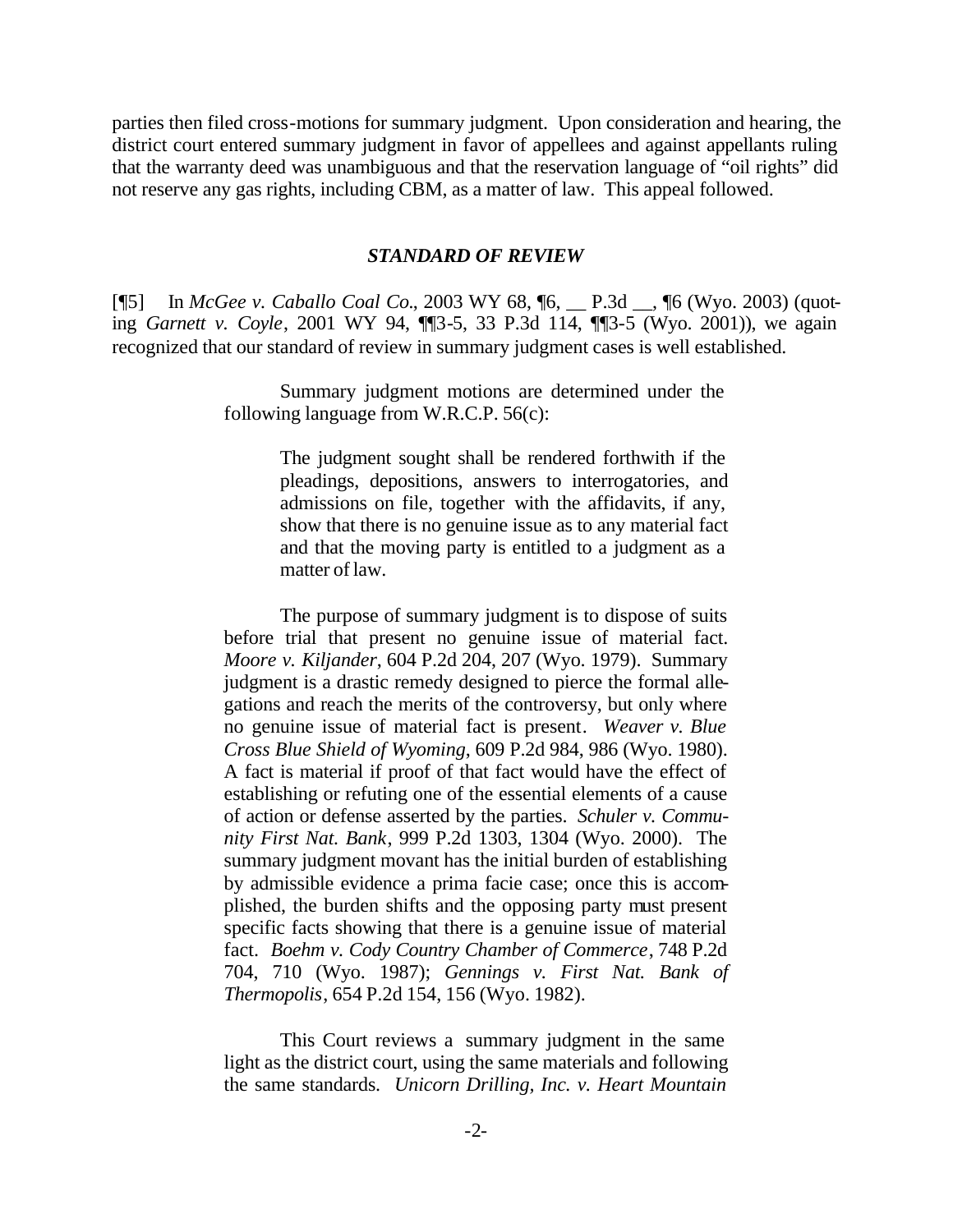*Irr. Dist.*, 3 P.3d 857, 860 (Wyo. 2000) (quoting *Gray v. Norwest Bank Wyoming, N.A.*, 984 P.2d 1088, 1091 (Wyo. 1999)). The record is reviewed, however, from the vantage point most favorable to the party who opposed the motion, and this Court will give that party the benefit of all favorable inferences that may fairly be drawn from the record. *Garcia v. Lawson*, 928 P.2d 1164, 1166 (Wyo. 1996).

#### *DISCUSSION*

[¶6] Appellants argue the district court erred by not considering the historical context and rural background of the makers of the warranty deed. Essentially, they argue that the use of the words "oil rights" in 1944 by landowners in rural Wyoming included "gas" rights. They further assert this conclusion is supported by the fact that the Petroleum Ownership Map Company and previous owners of the land assumed that appellants continued to possess rights in the gas.<sup>1</sup> Appellants also argue that in the 1940s gas was not produced separately from oil and, therefore, these rights were considered, as a practical matter, inseparable. In response, appellees primarily argue that the words used within the warranty deed are unambiguous and there is clearly a distinction between "oil" and "gas." Further, appellees claim that extrinsic evidence cannot be utilized because no ambiguity in the warranty deed language exists. We do not agree.

> "According to our established standards for interpretation of contracts, the words used in the contract are afforded the plain meaning that a reasonable person would give to them. When the provisions in the contract are clear and unambiguous, the court looks only to the 'four corners' of the document in arriving at the intent of the parties. In the absence of any ambiguity, the contract will be enforced according to its terms because no construction is appropriate." *Amoco Production Company v. EM Nominee Partnership Company*, 2 P.3d 534, 539-40 (Wyo. 2000) (citations omitted).

> Assignments are contracts and are construed according to the rules of contract interpretation. The determination of the parties' intent is our prime focus in

l

 $1$  Evidence within the record establishes that the Petroleum Ownership Map Company and previous owners of the land may have understood the language of the reservation clause within the warranty deed to include both oil and gas. Yates Petroleum Corporation, Yates Drilling Company, ABO Petroleum Corporation, MYCO Industries, Inc., and Phillips Petroleum Company were also added as defendants in the Amended Complaint filed in this action because they claimed an interest in oil and gas leases covering the subject real property. However, these defendants are not directly involved in this appeal.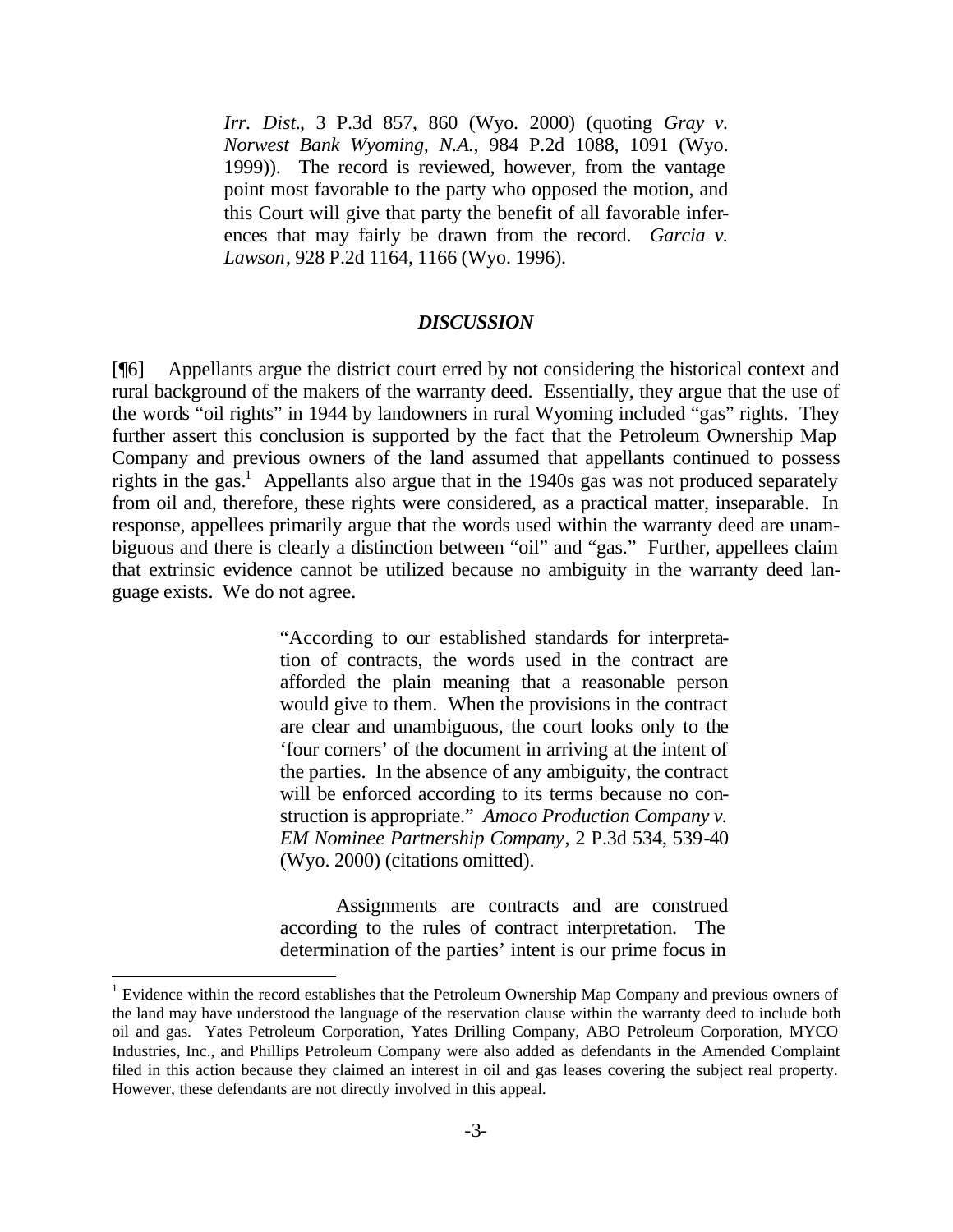interpreting or construing a contract. If an agreement is in writing and its language is clear and unambiguous, the parties' intention is to be secured from the words of the agreement. When the agreement's language is clear and unambiguous, we consider the writing as a whole, taking into account relationships between various parts. *In interpreting unambiguous contracts involving mineral interests, we have consistently looked to surrounding circumstances, facts showing the relations of the parties, the subject matter of the contract, and the apparent purpose of making the contract.*

*Boley v. Greenough*, 2001 WY 47, ¶¶10-11, 22 P.3d 854, ¶¶10- 11 (2001) (some citations omitted). Although substantial disagreement exists over the meaning of the deed, neither party suggests the language of the deed is ambiguous. Differing interpretations of contracts alone do not constitute ambiguity requiring extrinsic evidence. *Moncrief v. Louisiana Land and Exploration Company*, 861 P.2d 516, 524 (Wyo. 1993).

We must first examine the terms of the deed and give them their plain and ordinary meaning. *Wolter v. Equitable Resources Energy Company, Western Region*, 979 P.2d 948, 951 (Wyo. 1999); *Pete Lien & Sons, Inc. v. Ellsworth Peck Construction Co.*, 896 P.2d 761, 763 (Wyo. 1995). Plain meaning is that "meaning which [the] language would convey to reasonable persons at the time and place of its use." *Moncrief*, 861 P.2d at 524.

*Newman v. RAG Wyoming Land Co.*, 2002 WY 132, ¶¶11-12, 53 P.3d 540, ¶¶11-12 (Wyo. 2002) (emphasis added). *See also McGee*, ¶11 and *WADI Petroleum v. Ultra Resources, Inc.*, 2003 WY 41, ¶11, 65 P.3d 703, ¶11 (Wyo. 2003).

[¶7] We also recognized in *Newman,* at ¶¶19 and 27, as well as *McGee* at ¶11, when faced with circumstances like those present here, we must focus on the general intent of the parties, concentrating on the purpose of the grant in terms of the respective manner of enjoyment of surface and mineral estates and the exploitation of the mineral resources involved. It reasonably follows that a similar review must be made when considering the general intent of the parties when reservations of rights are involved.

[¶8] In *Newman* and *McGee,* we determined, after careful consideration of the historical development of the commercial capture of CBM, that those involved parties in 1973 and 1974 clearly could not have intended CBM to have been treated separately from oil and gas. We reached this conclusion in part because the value of CBM only became known long after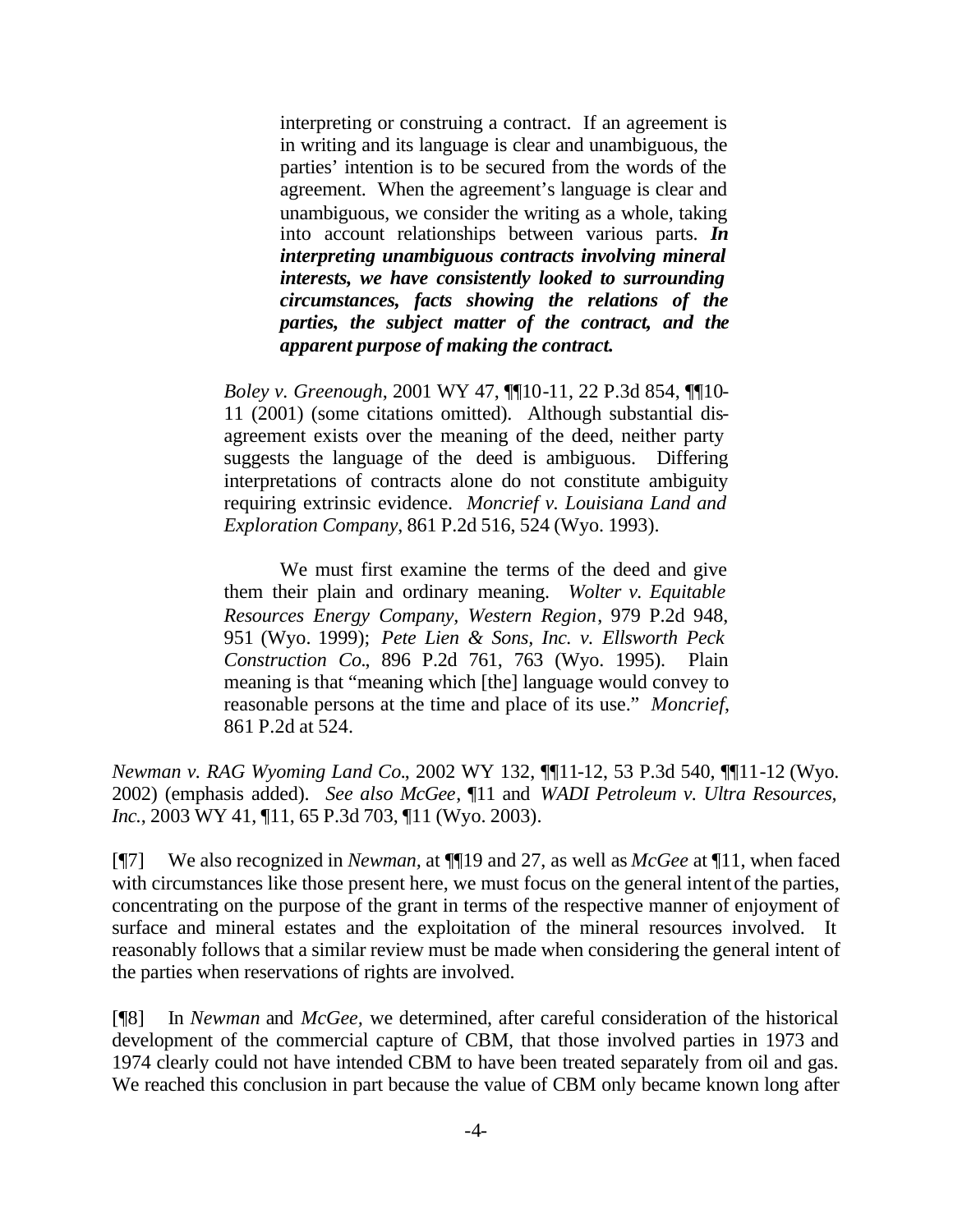the conveyance through the discovery of new methods for its capture and changes in economics making its collection profitable. Therefore, given the surrounding facts and circumstances which existed at the time of the execution of the warranty deeds in those cases, we concluded that the parties had no specific intent to convey rights in CBM separately from oil and gas because those granting parties would have been wholly unaware that CBM was of any value. Again, in the early 1970s, the separate production of CBM did not occur. Rather, CBM was then a useless waste by-product and possible hazard of coal excavation. *See Newman,* at ¶¶6-8; *McGee*, at ¶¶21-23.

[¶9] Upon reviewing the language utilized in the conveyances made in *McGee*, this court noted the McGees expressly conveyed good and merchantable title to the lands involved "together with all coal and all other minerals, metallic or non-metallic, contained in or associated with coal and which may be produced with coal" owned or held by the grantors in those lands. These warranty deeds also reserved to the grantors "all oil, gas and other minerals in said lands" which the grantors then owned, "other than those included above in the conveyance to Grantee." Applying the same reasoning as in *Newman*, we therefore concluded the parties generally intended the coal to be conveyed and the gas, wherever it may be located within the property, to be reserved to the landowners. Coalbed methane, being a gas, remained the landowners' property. As we expressed in *Newman* at ¶32 (emphasis added):

> *On the basis of the unambiguous language of the deed and the surrounding facts and circumstances*, we conclude the parties generally intended the coal to be conveyed and the gas, wherever it may be located within the property, to be reserved to the landowners. Coalbed methane, being a gas, remained the landowners' property. By this ruling, we do not intend to imply that, in all circumstances, the conveyance of coal excludes the conveyance of the coalbed methane. Parties can certainly sever the coalbed methane from the remainder of the oil and gas estate and convey it separately. Such an explicit severance occurred in this case when the oil and gas lessee vertically segregated its oil and gas leasehold interest and assigned from the surface to 1,000 feet beneath the surface, which contained the coal seam, to Hi-Pro. However, the warranty deed from the landowners to the coal operator in this case, which conveyed "all coal and minerals commingled with coal that may be mined or extracted in association therewith or in conjunction with such coal operations" but reserved all oil and gas, did not accomplish such a segregation.

[¶10] The language of the warranty deed in this case conveyed the real property but reserved to the grantors "one-half of all oil and commercial gravel rights" in that real property. This situation is far different than the circumstances faced by this court in either *Newman* or *McGee* because no specific grant of coal or specific reservation of gas was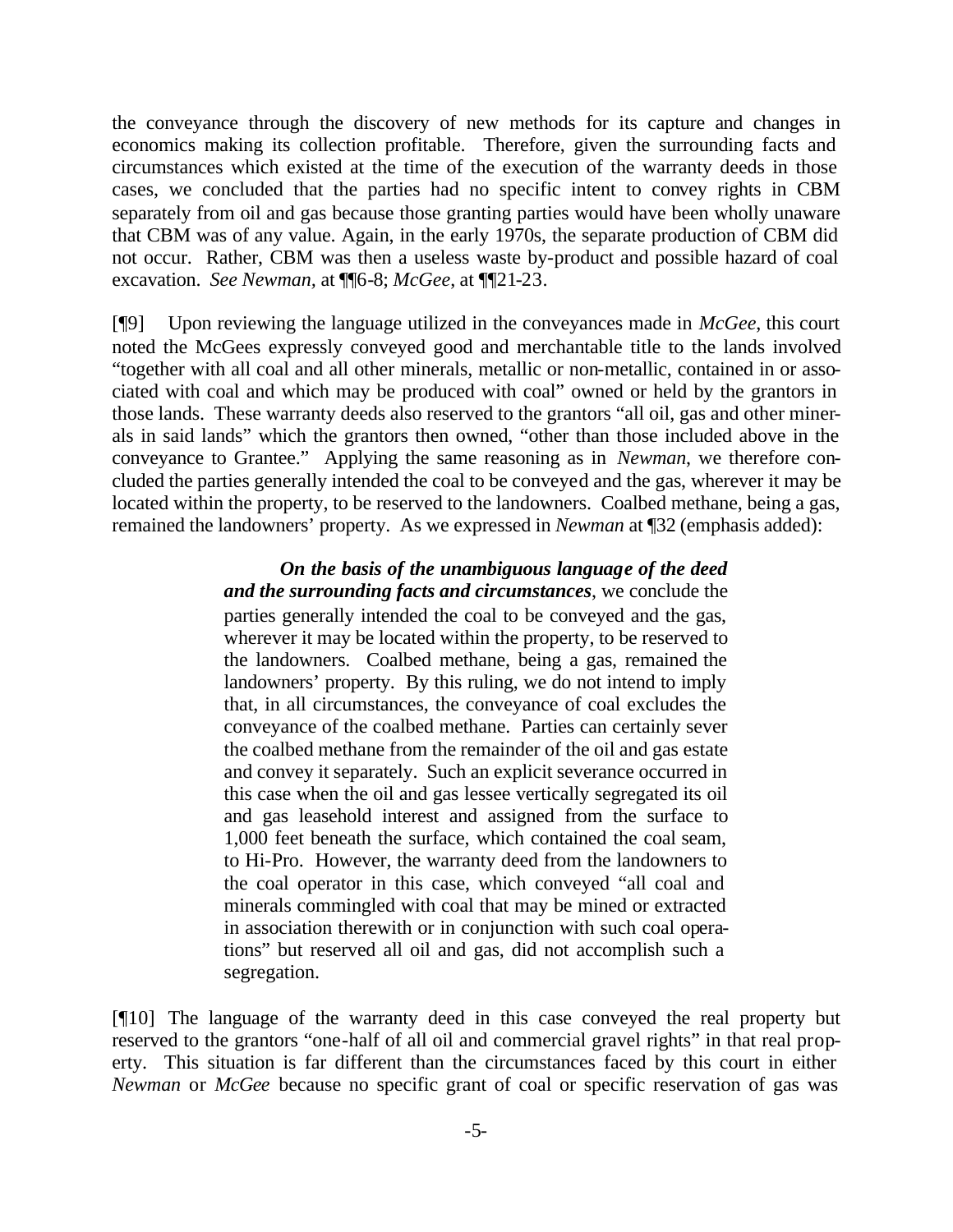expressed by the grantors. To the contrary, the utilization of the term "oil rights," in and of itself, in the reservation clause of the warranty deed, at a time when gas was produced only in conjunction with oil, casts doubt on the true intent of the grantors with regard to the gas. Therefore, we hold that a genuine question of material fact exists and that the granting of summary judgment was inappropriate.

[¶11] We acknowledge that the district court's ruling in this matter is based on the ultimate conclusion that in determining whether a deed is ambiguous, and if so, in determining its meaning, an objective test must be applied. The basic tenet of such test is that the intent of the grantor must be decided solely from the words used and no venture into the area of extrinsic evidence, including the circumstances surrounding the making of a contract, can be made unless an ambiguity exists within the document itself. However, we do not believe that this accurately reflects the status of the law in Wyoming, particularly as it is applied to contracts involving mineral interests. In addition to the authorities cited above, we agree with the opinion issued by the Colorado Supreme Court in *KN Energy, Inc. v. Great Western Sugar Co.*, 698 P.2d 769, 776 -77 (Colo. 1985) (citations omitted and emphasis added):

> [T]he intent of the parties to a written instrument must be determined primarily from the written terms. "It is only where the terms of an agreement are ambiguous or are used in some special or technical sense not apparent from the contractual document itself that the court may look beyond the four corners of the agreement in order to determine the meaning intended by the parties." Whether an ambiguity exists, as a matter of law, is for the court to determine. *In making this determination, the court may consider extrinsic evidence bearing upon the meaning of the written terms, such as evidence of local usage and of the circumstances surrounding the making of the contract.* However, the court may not consider the parties' own extrinsic expressions of intent.

[¶12] We further find appropriate those statements found at 11 Samuel Williston, *A Treatise on the Law of Contracts*,  $\hat{\S}$  32:7 (4<sup>th</sup> ed. 1999) (footnotes omitted):

> In theory, the circumstances surrounding the execution of a contract may always be shown and are always relevant to a determination of what the parties intended by the words they chose. In construing a contract, a court seeks to ascertain the meaning of the contract at the time and place of its execution. Thus, although the parties may not, because of the parol evidence rule, testify as to agreements they made before or contemporaneously with the execution of the contract, the circumstances surrounding the execution of the contract bear upon the contract's meaning. Some courts, not fully appreciating the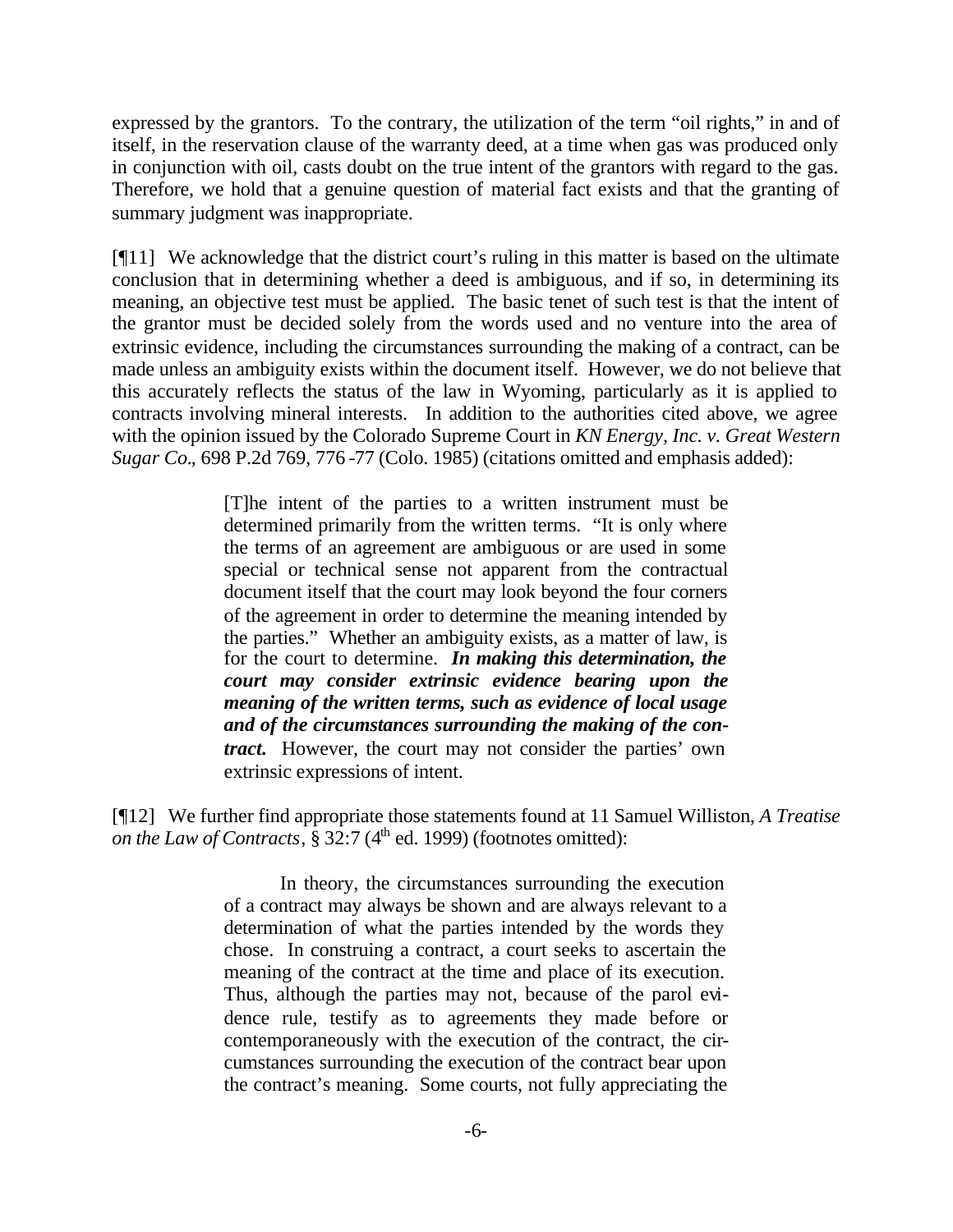distinction between the rule that permits evidence of the surrounding circumstances to be considered, and the rule which prohibits the introduction of evidence of collateral agreements, have held that the former rule runs afoul of the latter, the parol evidence rule. Indeed, pronouncements can be found in numerous cases to the effect that evidence of the circumstances surrounding the execution of a contract may be admitted, like any other parol evidence, only where the contract's meaning is ambiguous. These decisions in truth, reflect a misunderstanding both of the scope and purpose of the parol evidence rule, and the meaning of the phrase "surrounding circumstances;" "surrounding circumstances" do not embrace either the prior or contemporaneous collateral agreements of the parties or their understanding of what particular terms in their agreement mean. Rather, the term refers to the commercial or other setting in which the contract was negotiated and other objectively determinable factors that give a context to the transaction between the parties. Such matters as, for example, whether one or both parties was new to the trade, whether either or both had counsel, and the nature and length of their relationship, as well as their age, experience, education and sophistication would all be part of the "surrounding circumstances," admissible, if relevant, notwithstanding the parol evidence rule.

[¶13] Williston also teaches, in addressing the subject of proof of usage for the purpose of defining words in a contract, at Volume 12, §34:5 that:

> Historically, it has been recognized that familiar words may have different meanings in different places and that every contract will therefore have a relation to the custom of the country where it is made . . . .

> . . . [I]n subsequent years, numerous cases were decided where words with a clear normal meaning were shown by usage to bear a meaning which was not suggested by the ordinary language used. This is not only true of technical terms, but of language which, at least on its face, has no peculiar or technical meaning or significance.

> Therefore, evidence of usage may be admissible to give meaning to apparently unambiguous terms of a contract where other parol evidence would be inadmissible. Thus, circumstances known to the parties at the time they entered into contract, such as what that industry considered to be the norm,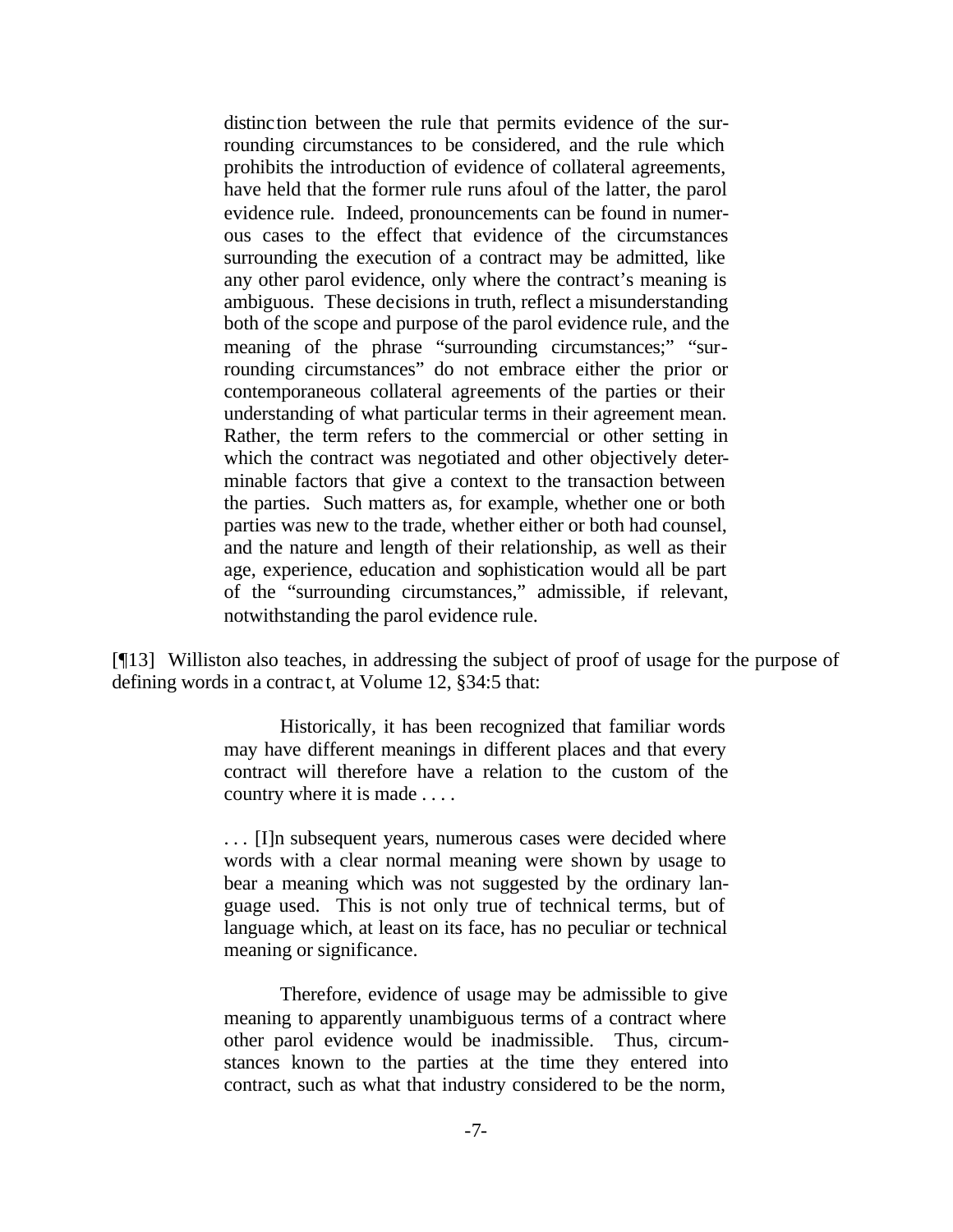or reasonable or prudent, should be considered in construing a contract, while the parties' statements of what they intended the contract to mean are not admissible.

It is currently the widely-accepted rule that custom and usage may be proved to show the intention of parties to a written contract or other instrument in the use of phrases of a peculiar technical meaning which, when unexplained, are susceptible of two or more plain and reasonable constructions. Parol evidence may be admitted to establish a technical meaning where certain provincialisms and technicalities of science and commerce have acquired a known, fixed and definite meaning different from their ordinary meaning by legal custom or usage. Thus, in the interpretation of technical terms used in a contract, it is proper to consider the meaning given to those terms in the course of prior dealings between the parties, as well as by business or trade custom or usage. . . .

. . .

It has also been said that usage is admissible to explain what is doubtful but never to contradict what is plain. If this statement means that usage is not admitted to contradict an apparently plain meaning if proof of the usage were excluded (and this is what the statement seems naturally to mean), it is inconsistent with many decisions and incorrect on principle. Consequently, the correct rule with reference to the admissibility of evidence as to trade usage under the circumstances presented here is that while words in a contract are ordinarily to be construed according to their plain, ordinary, popular or legal meaning, as the case may be, if in reference to the subject matter of the contract, particular expressions have by trade usage acquired a different meaning, and both parties are engaged in that trade, the parties to the contract are considered to have used them according to their different and peculiar sense as shown by such trade usage. Parol evidence is admissible to establish the trade usage, and that is true even though the words are in their ordinary or legal meaning entirely unambiguous, since, by reason of the usage, the words are used by the parties in a different sense.

[¶14] Appellants, in opposition to the motion for summary judgment filed by appellees and in support of their own motion for summary judgment, submitted the affidavits of Arch W. Deuel, John P. Dever, David F. Dick, F. H. Merback, Clinton C. Putnam, Robert J. Scheeler,